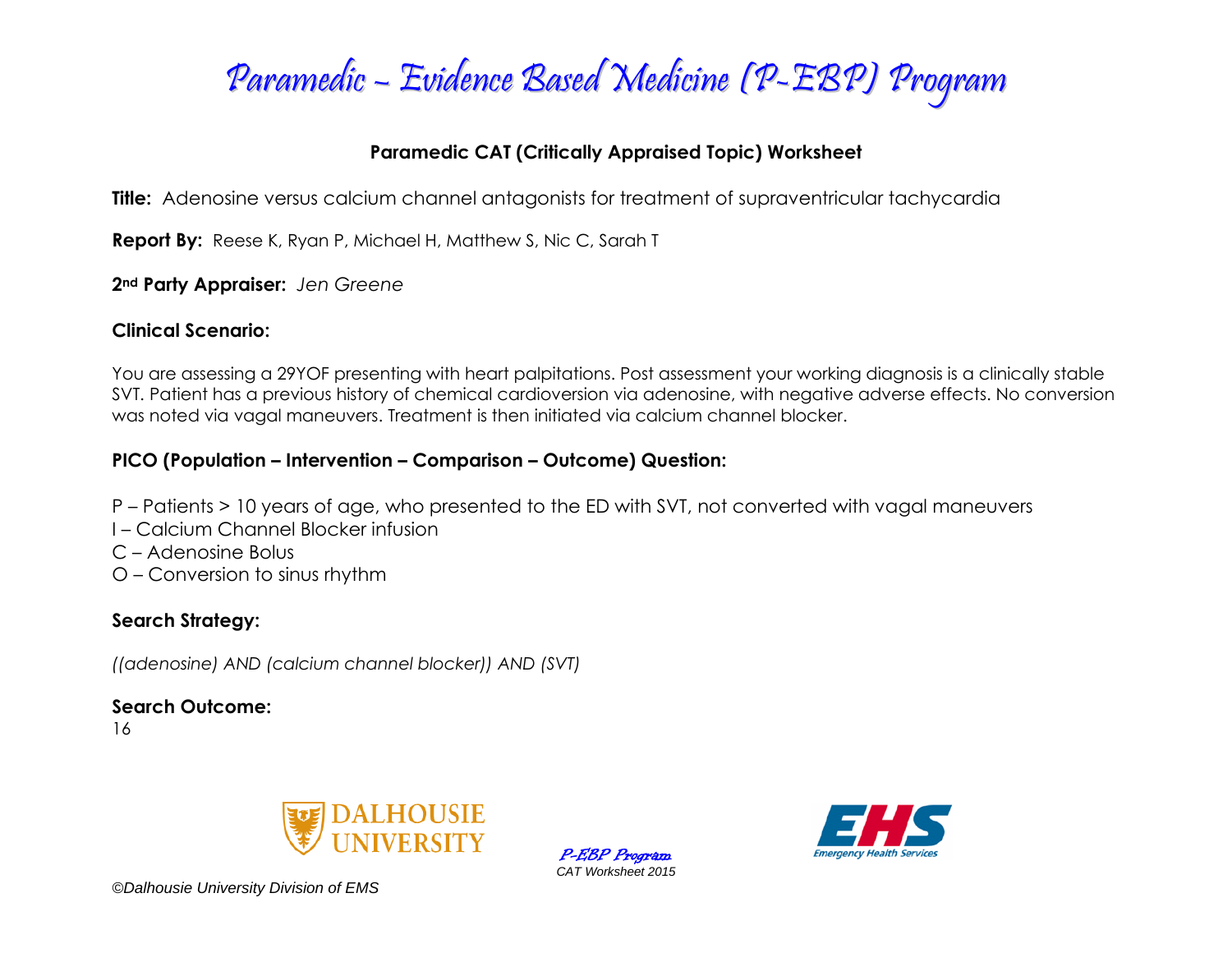# Paramedic – Evidence Based Medicine (P-EBP) Program

| <b>Relevant Papers:</b> |                                                                                                               |                                                                                                                                                             |                                                                                        |                                                                                                                                                                                                                                                                                                                                                                               |                                                                                                                                                                                                                                                                                                                                                                                                                                        |  |  |  |
|-------------------------|---------------------------------------------------------------------------------------------------------------|-------------------------------------------------------------------------------------------------------------------------------------------------------------|----------------------------------------------------------------------------------------|-------------------------------------------------------------------------------------------------------------------------------------------------------------------------------------------------------------------------------------------------------------------------------------------------------------------------------------------------------------------------------|----------------------------------------------------------------------------------------------------------------------------------------------------------------------------------------------------------------------------------------------------------------------------------------------------------------------------------------------------------------------------------------------------------------------------------------|--|--|--|
| AUTHOR, DATE            | POPULATION:<br>SAMPLE<br><b>CHARACTERISTICS</b>                                                               | <b>DESIGN (LOE)</b>                                                                                                                                         | <b>OUTCOMES</b>                                                                        | <b>RESULTS</b>                                                                                                                                                                                                                                                                                                                                                                | STRENGTHS/<br>WEAKNESSES                                                                                                                                                                                                                                                                                                                                                                                                               |  |  |  |
| S. H. LIM, 2009         | Who did they study and<br>how many?<br>-206 adult patients<br>presenting with SVT in<br>the emergency setting | What study design<br>was used?<br>$-RCT$<br>What level of<br>evidence is this?<br>-Level I, study was a<br><b>RCT</b><br>-Direction of<br>evidence is Green | This is what the author<br>was looking for.<br>-Conversion of SVT to<br>a sinus rhythm | These are the actual<br>numbers they found.<br>Include p-value or<br>confidence interval if<br>provided.<br>The conversion<br>rates for calcium<br>channel blockers<br>were 100/102<br>$(98%)$ and the<br>adenosine group<br>were 90/104<br>(86.5%)<br>$P = 0.002$<br>RR 1.13 (95% CI<br>$1.04 - 1.23$<br>NNT 9 (1 additional<br>conversion with calcium<br>channel blockers) | Were there flaws?<br>-Small sample size<br>-did not meet goal<br>sample size, goal was<br>115 patients on each<br>arm of the study<br>Small sample size?<br>$-Yes$<br>Generalizable to the<br>EMS setting?<br>-Yes, transferrable to<br>EMS setting as these<br>interventions could<br>be performed in the<br>field.<br>Good randomization?<br>-Yes, full<br>randomization<br>Basically tell me if<br>you trust this study<br>and why. |  |  |  |



P-EBP Program *CAT Worksheet 2015*

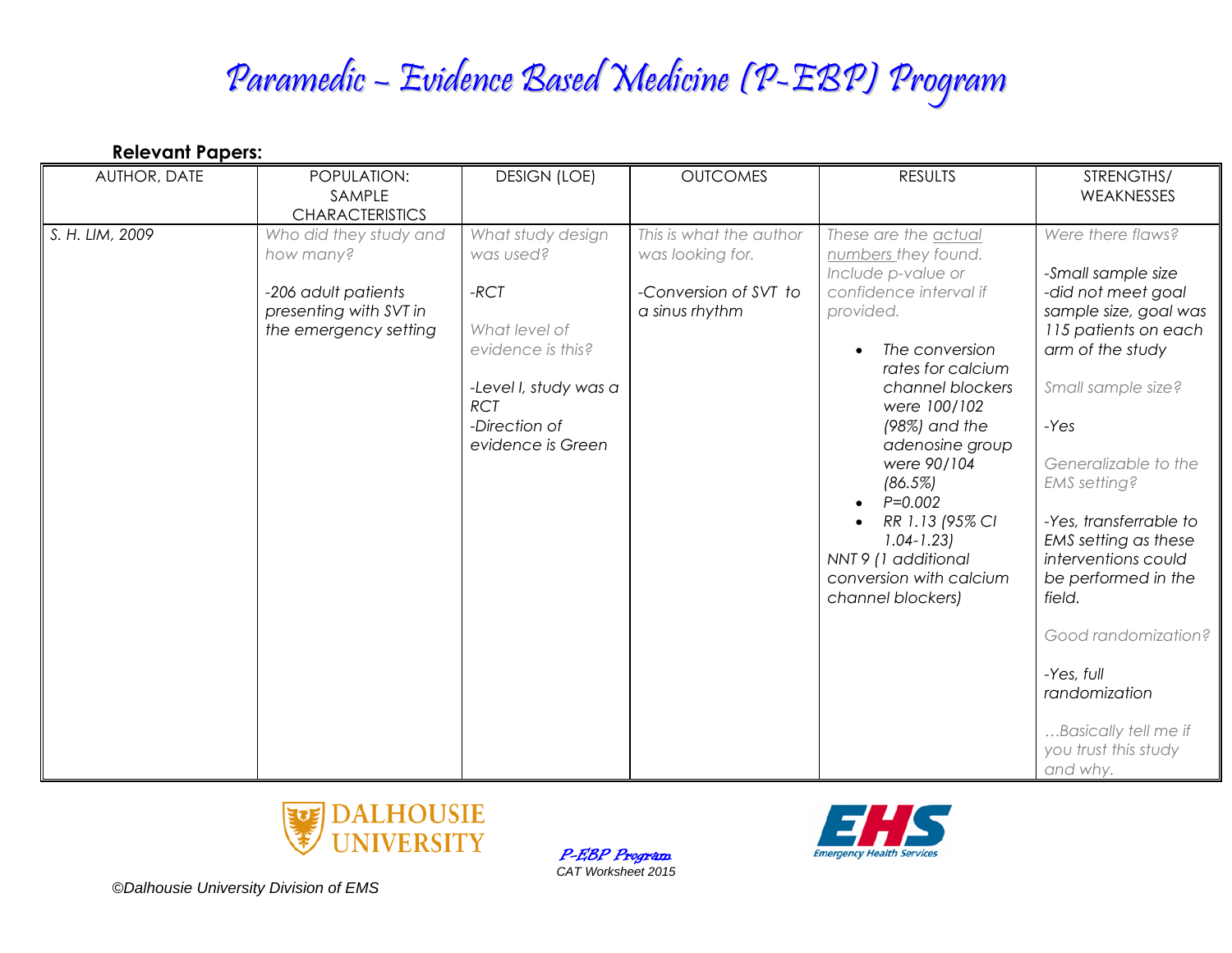## Paramedic – Evidence Based Medicine (P-EBP) Program

|                    |                                                                        |                                                                                             |                                         |                                                                                                                                          | -Yes, this is a powerful<br>RCT. Level I evidence.<br>Results are statistically<br>significant.                                                                                                                                                                                                                            |
|--------------------|------------------------------------------------------------------------|---------------------------------------------------------------------------------------------|-----------------------------------------|------------------------------------------------------------------------------------------------------------------------------------------|----------------------------------------------------------------------------------------------------------------------------------------------------------------------------------------------------------------------------------------------------------------------------------------------------------------------------|
| Samer Alabed, 2017 | -622 adult patients<br>presenting with SVT in<br>the emergency setting | -Systematic review<br>of 7 RCTs<br>-Level I evidence.<br>-Direction of<br>evidence is Green | -Conversion of SVT to<br>a sinus rhythm | -89.7% conversion rate in<br>Adenosine group vs 92.9%<br>in calcium channel<br>blocker group<br>-Odds ratio of 1.51<br>-95% CI 0.85-2.68 | -Flaws were present,<br>such as a small<br>sample sizes<br>-Yes, this could be<br>generalizable to the<br>EMS. These<br>interventions could<br>be performed in the<br>field.<br>-Yes, systematic<br>review of 7 RCTs<br>-Yes, this systematic<br>review yielded<br>interesting results from<br>7 RCTs, strong<br>evidence. |
|                    |                                                                        |                                                                                             |                                         |                                                                                                                                          |                                                                                                                                                                                                                                                                                                                            |

**Comments:**



P-EBP Program *CAT Worksheet 2015*